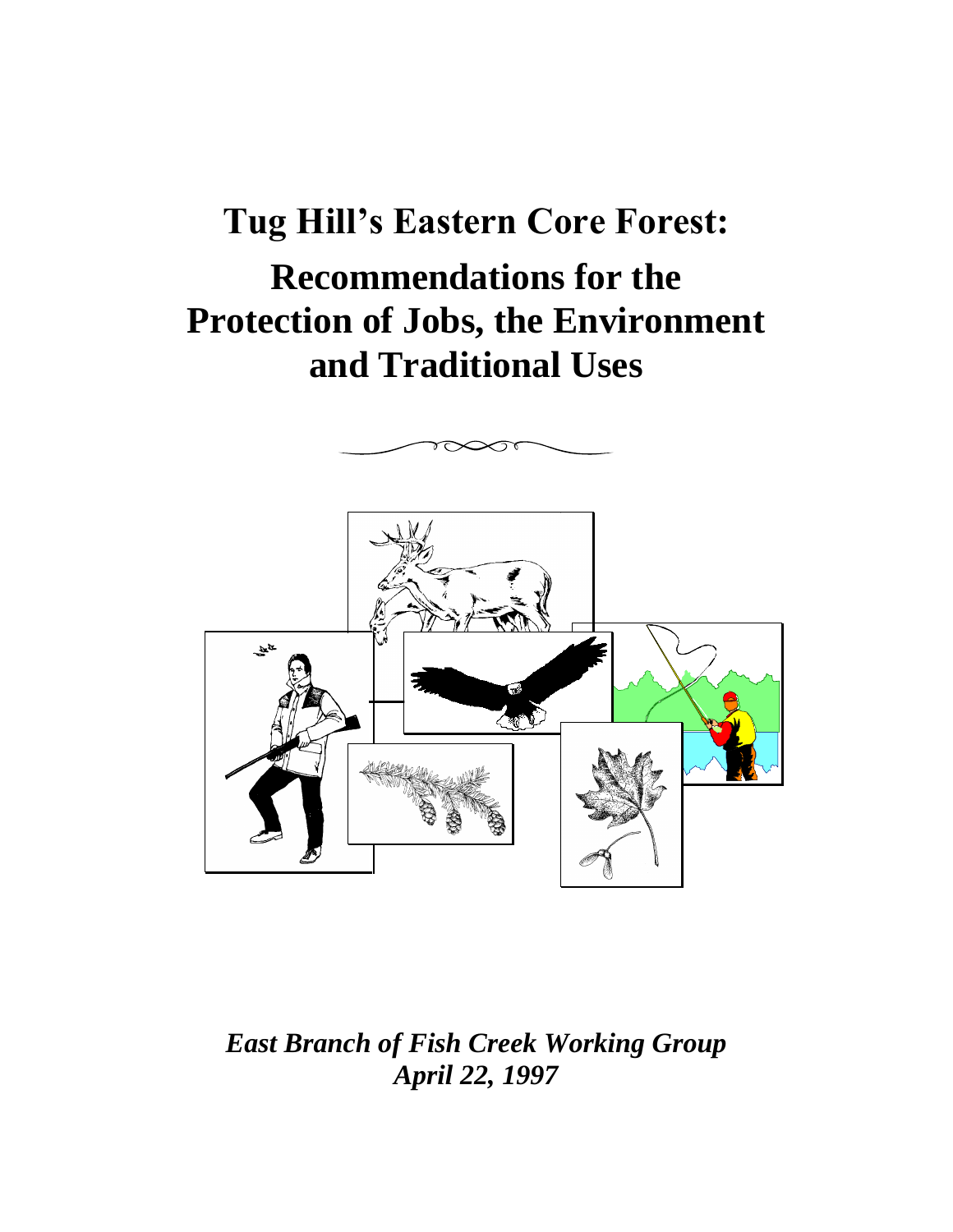#### **The East Branch of Fish Creek Working Group**   $\gamma \infty$

Three years ago, sportsman groups requested help from the Tug Hill Commission to find a way to protect Tug Hill's eastern core forest. The East Branch of Fish Creek Working Group was formed to assess how this could be accomplished. The following is a list of participating organizations and their representatives, many of whom are core forest landowners.

Adirondack Mountain Club **Lee Brenning Dale Richards**

Berry Brothers Lumber **Gary Berry**

City of Rome

**Terry Card Rich Greggains**

Cooperative Tug Hill Council **Jane Jones**

Hancock Timber Resources Group **Henry Whittemore**

Lewis County Industrial Development Association **Jim Munroe**

Lewis County Planning **Kathy Piper**

Lewis County Snowmobile Association **Scott Matthews**

Oneida County Environmental Mgmt Council **Brian Dam**

Lyons Falls Pulp and Paper Company **Mike Virga**

Oneida County Planning **Steve Olney Mike Gapin**

The Nature Conservancy **Jim Howe**

New York Rivers United **Bruce Carpenter**

NYS Conservation Fund Advisory Board **Dave Pierce**

NYS Dept. of Environmental Conservation **Bernie Davies Dave Smith**

Northern Oneida County Council of Governments **Steve Hunter**

North Shore Council of Governments/ Salmon River Local Government Service Cooperative **Paul Baxter**

Town of Lewis **Jerry King**, Supervisor **Ron Service**, Councilman

Town of Martinsburg **Don Ingersoll**, Supervisor

Town of Montague **James McIntosh**, Supervisor

Town of Osceola **J. Hugh Quinn**, Supervisor

Town of Turin **Roger Maciejko**, Supervisor

Town of West Turin **Tim LeVan**, Supervisor **William McGovern**, Councilman

Tug Hill Sporting Association **Ernie Tyler Don Edwards Ed Russell Rich Walton**

Tug Hill Tomorrow, Inc. **Paul Miller**

Wagner Forest Mgmt. Ltd. **Tom Colgan Greg Frohn**

#### **Working Group Staff Support:**

**Bob Quinn** - NYS Tug Hill Commission **Linda Gibbs** - Tug Hill Tomorrow, Inc. **Tom Duffus** - Adirondack Land Trust **Ramona Salmon** - Lewis Cty. Real Property Tax Service Agency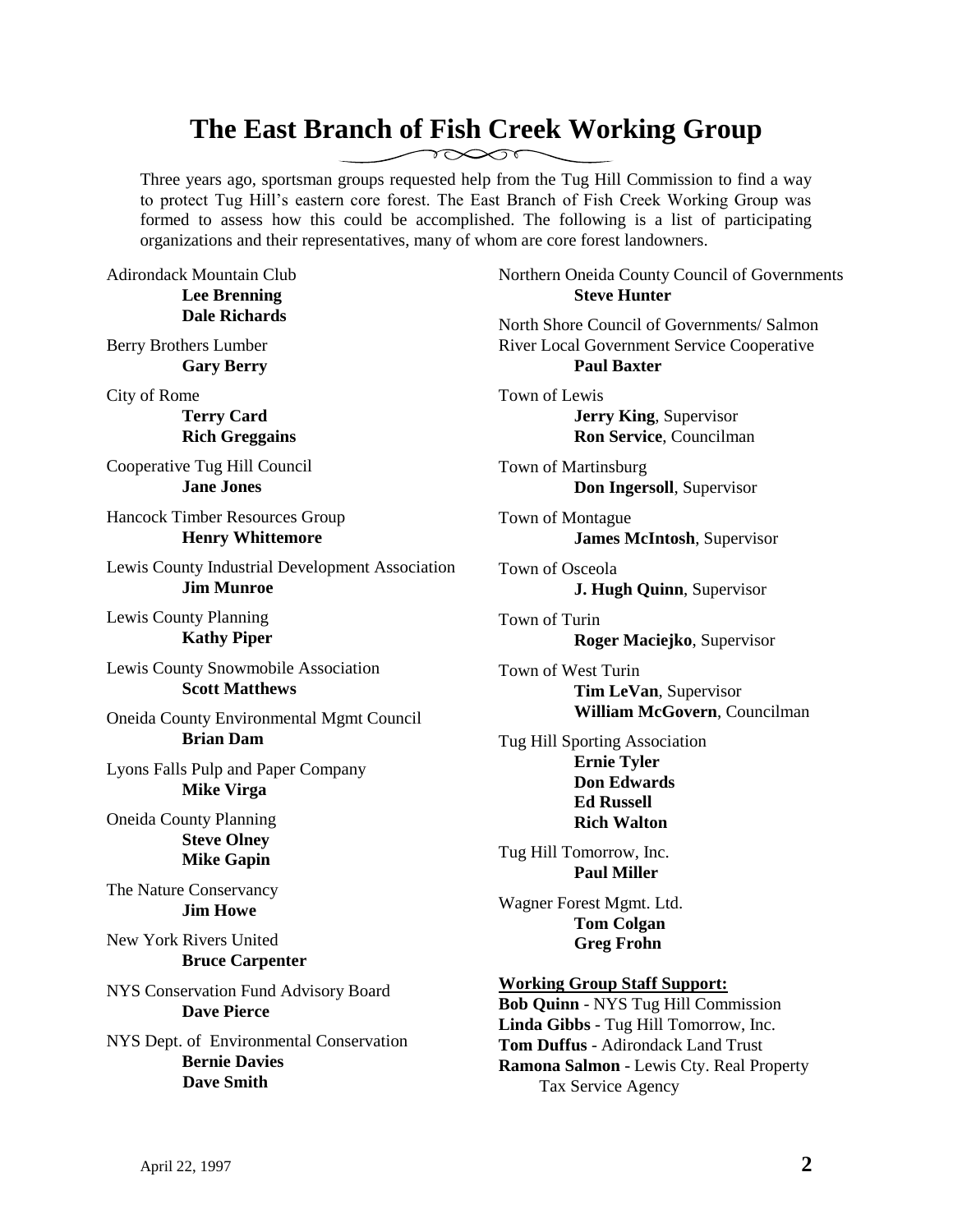## *East Branch of Fish Creek Working Group Findings and Recommendations*

- Economic forces have resulted in the repeated sale of forest lands over the past 20 years with steadily increasing frequency. Unless deliberate action is taken, these economic trends are likely to leave private landowners with no choice but to subdivide and sell their large parcels of forest land, which comprise most of the eastern core forest of Tug Hill.. The remote, undeveloped headwaters of the East Branch of Fish Creek are contained within the eastern core forest.
- It is probable that the breaking up of private forest holdings will result in further development and posting of properties, leading to reduced hunting, fishing, and timber harvesting opportunities. These traditional uses are vital to both the Tug Hill and New York State economies.
- The fragmentation of private forest holdings may also lead to reduced environmental quality, especially the water quality of the East Branch of Fish Creek which supplies drinking water for the City of Rome. The East Branch of Fish Creek also contributes a significant amount of clean water to Oneida Lake (the largest lake wholly within New York State) and Lake Ontario.
- The actions that could avoid the fragmentation of private lands are: purchase of "working forest" conservation easements *from willing sellers on a voluntary basis only* by New York State; additional local land use controls (enacted by local governments); and State purchase of a limited number of key parcels *from willing sellers on a voluntary basis only.*
- Conservation easements seem to be the most appropriate tool for protecting forest lands while encouraging active, responsible management of private forests for watershed protection, timber production, hunting and fishing (via lease agreement), and public recreation *(on specified trails or in specified areas only)*.
- *Before conservation easements are used in Tug Hill's eastern core forest, state law must be changed to require that the State pay the portion of local property taxes associated with the value of any conservation easement it holds in the Tug Hill region.* The change in law would allow protection of the land without shifting property taxes to local taxpayers in the area's sparsely populated towns.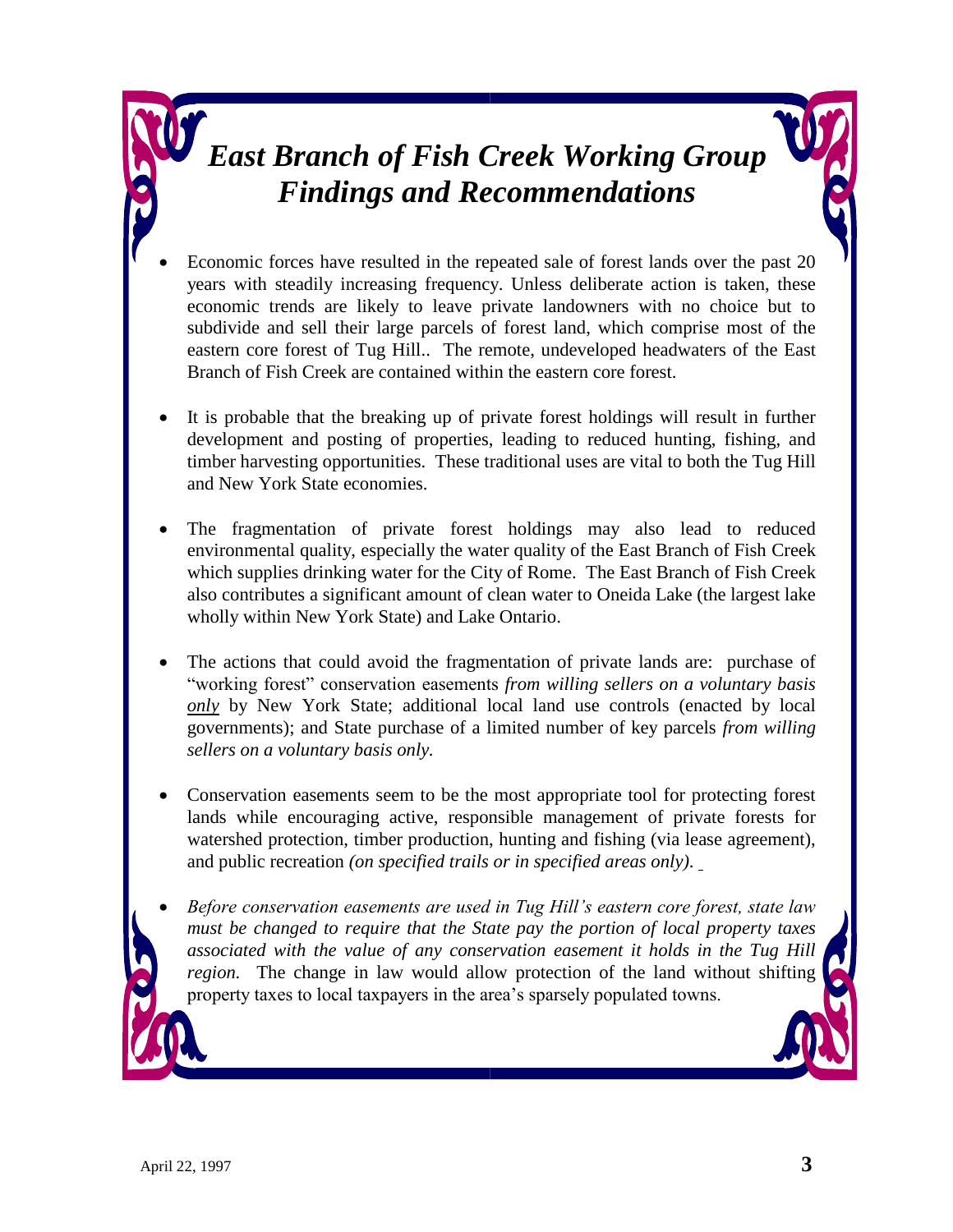#### *Concerns for the Future of Tug Hill's Eastern Core Forest: An Issue Summary*

The changing ownership of lands in Tug Hill's eastern core forest, particularly those most recently sold by Lyons Falls Pulp and Paper to John Hancock Timber Resource Group, and the possibility of their subdivision and development have caused numerous periods of local concern over the years. Concern over the sale of these forest lands surfaced once again in 1994. In response, area landowners, sportsmen, recreationists, environmentalists and local government officials began meeting together to find common ground and brainstorm ideas for providing some lasting protection in the face of repeated land sales. The group chose to call itself the East Branch of Fish Creek Working Group.

What is contained in this report is based on more than a dozen meetings of the Working Group during 1995, 1996 and early 1997, as well as *Tug Hill's Eastern Core Forest: Options For Sustaining Our Environment, Economy and Way of Life*, prepared by the Working Group in June of 1996 as a discussion item for the area's summer and fall town board meetings.

#### **Keeping the Forest Intact Protects Local, Statewide, Multi-State Benefits: Clean Water, Clean Air, Jobs & Recreation**

The groups and individuals that comprise the East Branch of Fish Creek Working Group have agreed that the remote sections of the headwaters of the East Branch of Fish Creek need to be maintained essentially as undeveloped forest land. As undeveloped forest, these lands are crucial to the future of Tug Hill, New York State, and the Northeast because they: provide drinking water to thousands; supply timber that is essential to the state's economy; support hunting, fishing and trapping opportunities that are a key part of the lifestyle cherished by those who live and visit here; provide unparalleled recreational opportunities important to the region's economy and to a local way of life; are an important portion of the wild lands that provide animal habitat and support a traditional way of life throughout the Northern Forest, stretching from Tug Hill to northern Maine.

#### **Protecting Large Landholdings: Easements and Property Taxes**

The East Branch of Fish Creek headwaters are predominantly in private ownership today, as they have been for generations. They supply the host of benefits described above primarily because they have stayed undeveloped in relatively large parcels. These lands should stay in private ownership for the most part, with the most important parcels permanently protected from break-up through conservation easements purchased from willing landowners on a voluntary basis by the State of New York.

Where public access ought to be increased, it should be done through specific, permanent trail easements, or through state land acquisition. Easements and state land purchases will help supplement the significant land use controls already put in place by the towns in

the

East Branch of Fish Creek watershed. Changes in state law that curtail any shift in property taxes to local residents must occur before easements or state

land purchases are viable land protection options.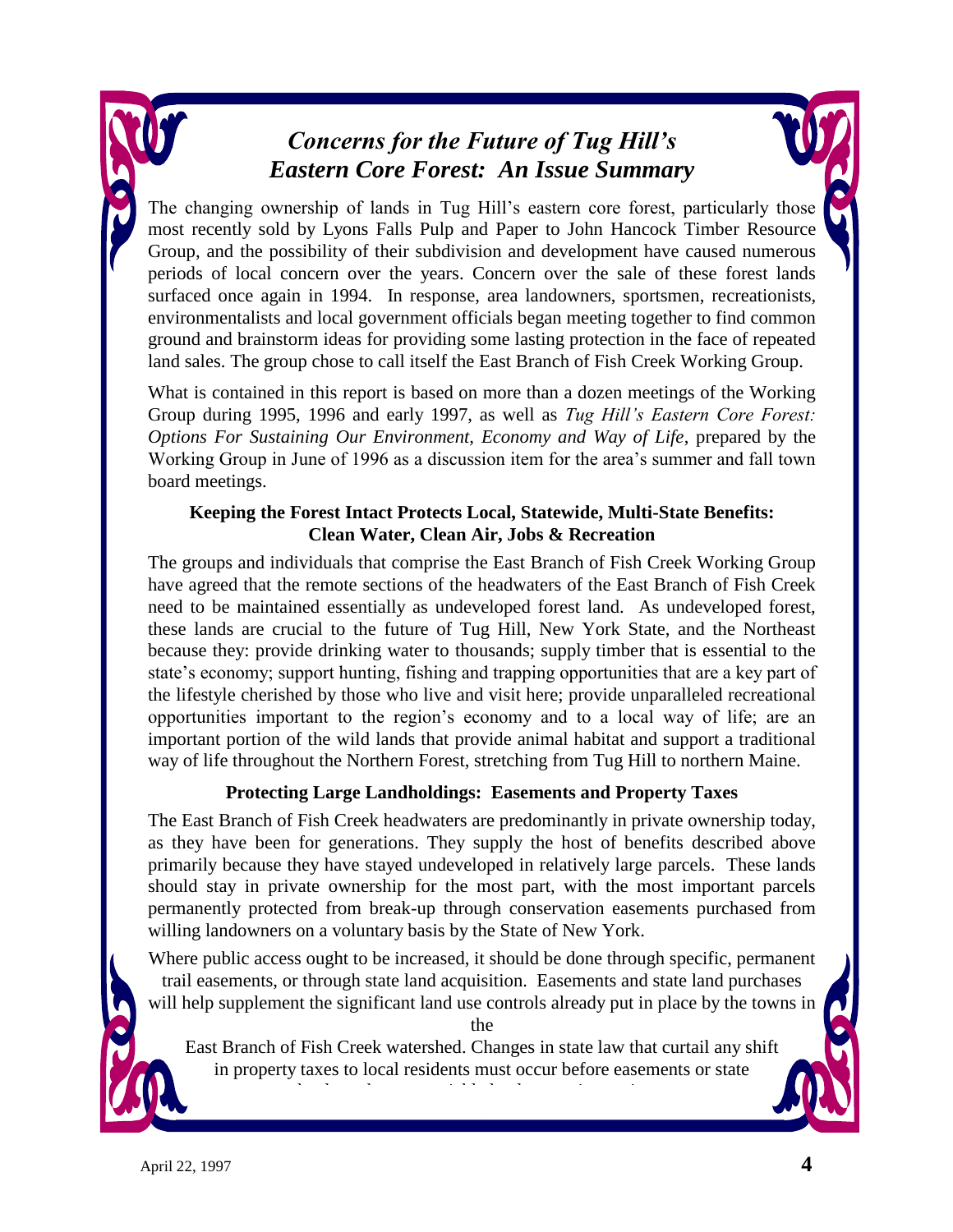

### **Core Forest Vital to Tug Hill Economy and Way of Life**

Tug Hill's forests make an unusual contribution to New York State's economy because of: 1) the extent of privately-owned, actively-managed, large forest land holdings, 2) the diversity of its forest-based manufacturing, and 3) the extent to which its lands are used for hunting, fishing, trapping, and recreation.

The region comprises the westernmost portion of the Northern Forest, which stretches from Tug Hill through the states of Vermont and New Hampshire, and into the northern reaches of Maine. The core forest of Tug Hill remains intact because of traditional ownership patterns: privately-owned, large parcels of forest. Only 12% of Tug Hill is publicly owned forest land. More than 225,000 acres consist of holdings in parcels of 400 acres or more.

The region's forest manufacturing industry is unusually diverse. Paper, pallets, firewood, and some of the world's finest furniture are some of the region's major forest industry products. These and other wood industries depend on a healthy, sustainably managed forest. About half of the region's some 1,500 jobs in the forest industry are directly tied to Tug Hill's forest lands.

Hundreds of other jobs in Tug Hill's rural economy are tied to recreation: snowmobiling, hunting, fishing, trapping, skiing, and more. Snowmobiling in Lewis County alone (heavily dependent on the trails and snows of the eastern core forest) generates over \$4,000,000 annually and supports some 350 jobs.

Probably as important, but less measurable, is the contribution of Tug Hill's vast forest lands to the region's way of life. Together, the forest and its related jobs and recreational activities are a vital quality inherent to life on Tug Hill - a quality cherished by the region's residents and visitors alike. Tug Hill's way of life rests firmly on a rich heritage of outdoor living and respect for the environment.

#### **Core Forest Supports High Quality Watershed**

Tug Hill's core forest encompasses nearly 200,000 acres of forest, swamp, marsh, and remote rivers and streams. It contains two watersheds that are treasures for the state and nation. The western core forest holds the Salmon River and Mad River watersheds which supply the lower Salmon River, a premiere fishing and recreational resource of national importance.

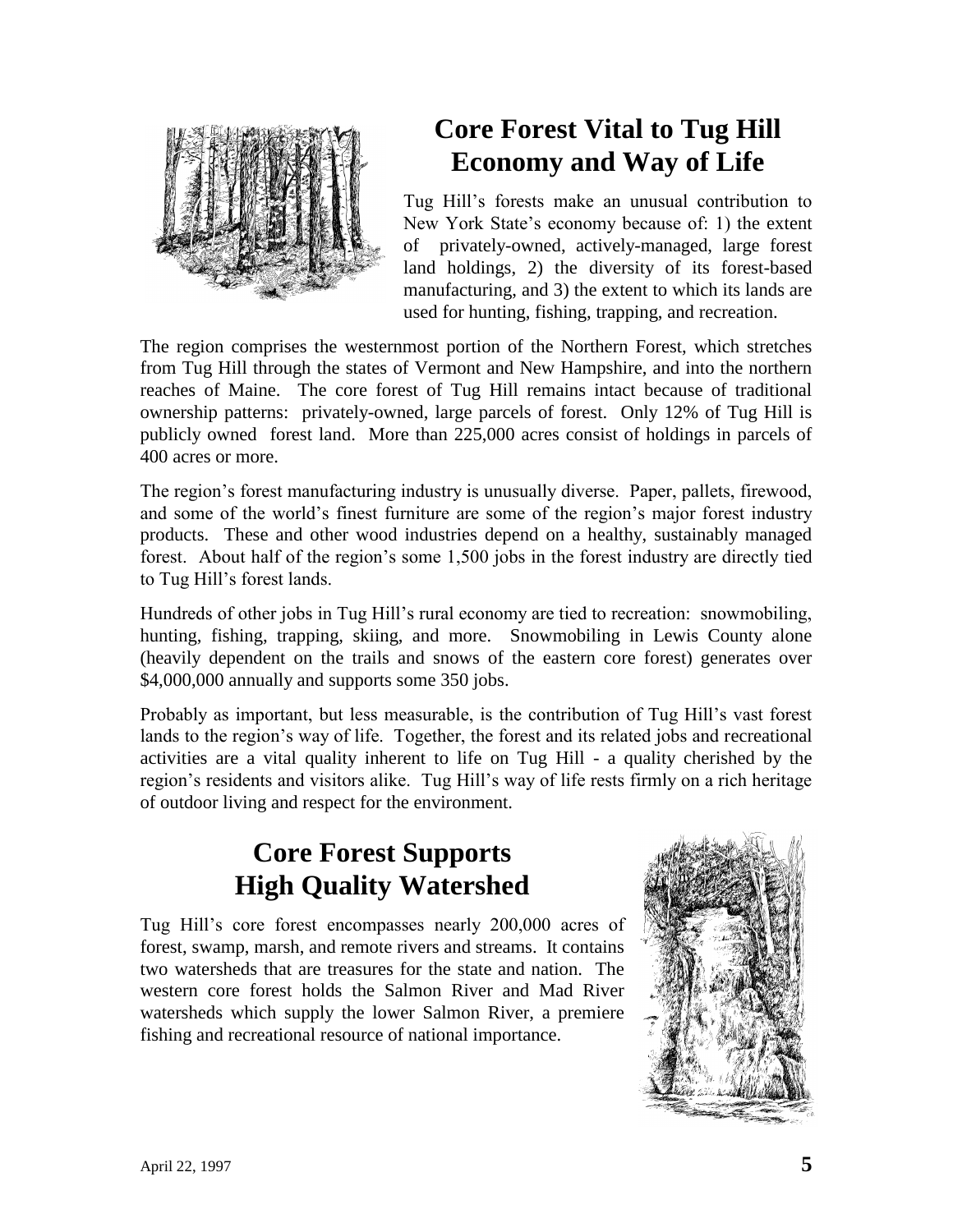The eastern core forest, about 100,000 acres in size, holds the headwaters of the East Branch of Fish Creek - the drinking water supply for the City of Rome (see Figure 1). The area is broken by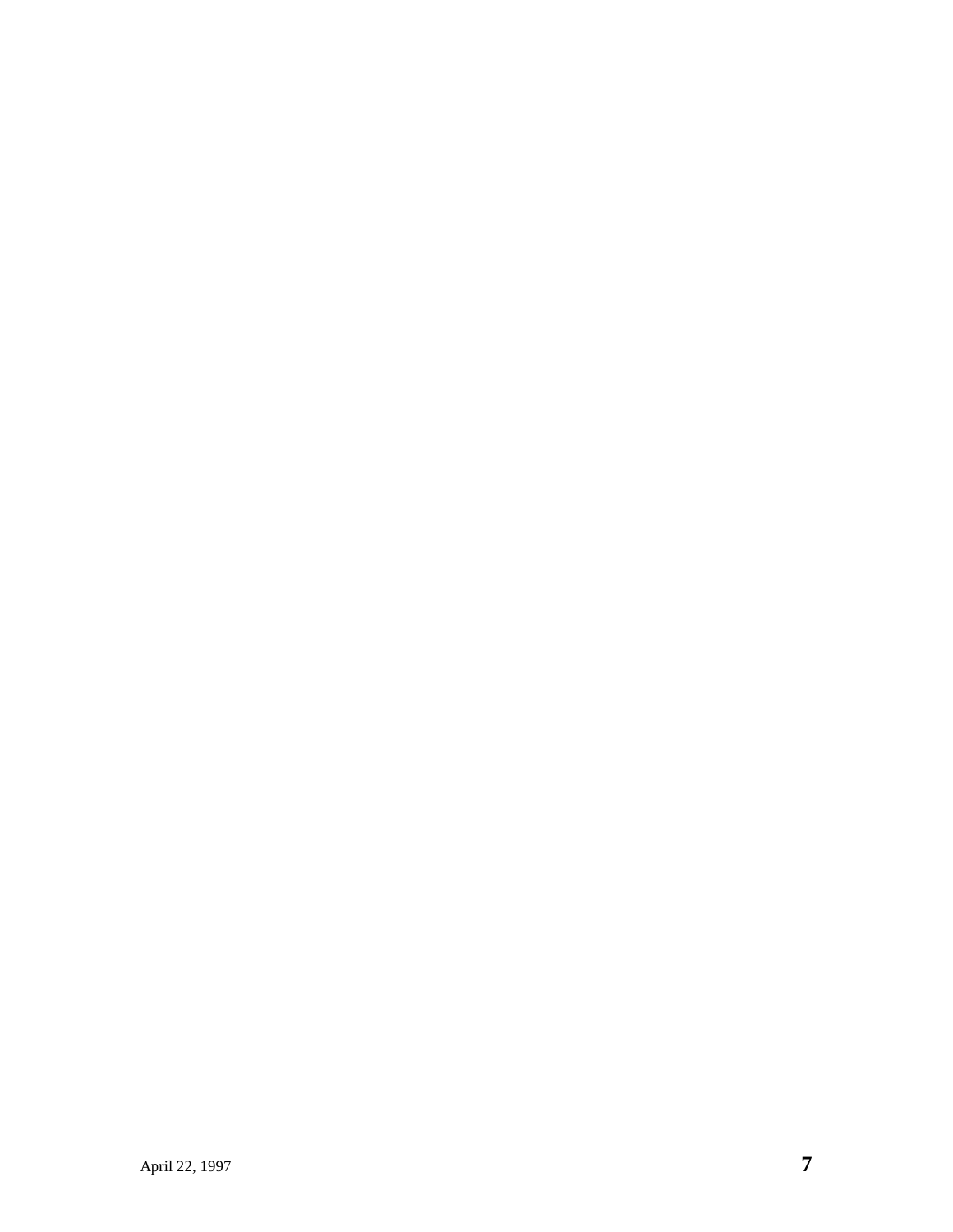a sparse network of private woods roads, logging trails, and only a few public roads. Its snows are among the heaviest east of the Rocky Mountains (averaging about 20 feet a year), adding to its remoteness and providing for an immense water supply. These headwaters are also the source of the purest waters flowing into Oneida Lake -- the largest lake located completely within



New York State and a rich environmental and recreational treasure in itself. The New York State Department of Environmental Conservation includes the East Branch of Fish Creek watershed as one of the top five priority areas needing protection in the New York State open space plan.

### **History of Private Ownership Kept Most Lands Intact**

About half of the East Branch of Fish Creek watershed, close to 50,000 acres, is owned by one landowner: John Hancock Timber Resource Group. Hancock bought the lands from Lyons Falls Pulp and Paper in February of 1996. The eastern and southern edges of the eastern core forests are more accessible, and are divided into smaller, more developed parcels. Private ownership over the past two centuries has kept the majority of the watershed undeveloped yet productive, sustaining jobs in the forest industry and supplying a significant portion of the tax base in the eastern core forest's six rural towns of Lewis, Montague, Martinsburg, Osceola, Turin and West Turin.



### **Impending Sale of Large Parcels Spurred Local Action and Development of Land Use Policies**

About 25 years ago, a third of the Tug Hill's core forest was on the brink of sale for second home development. Local people called for assistance in protecting these lands through local action, leading to the creation of the Tug Hill Commission. Since that time, many local and state policy statements have reiterated the wish to keep these forest lands healthy and in productive use. Key policy statements include:

- The 1976 *Resource Management Plan* prepared by the core forest towns.
- The 1991 *Planning Accord for Tug Hill Local Reserve Plan* prepared by the 14-town Cooperative Tug Hill Council.
- The 1992 *New York State Tug Hill Reserve Act*.
- The local land use controls of towns in the core forest that almost uniformly call for only forest compatible uses of these lands.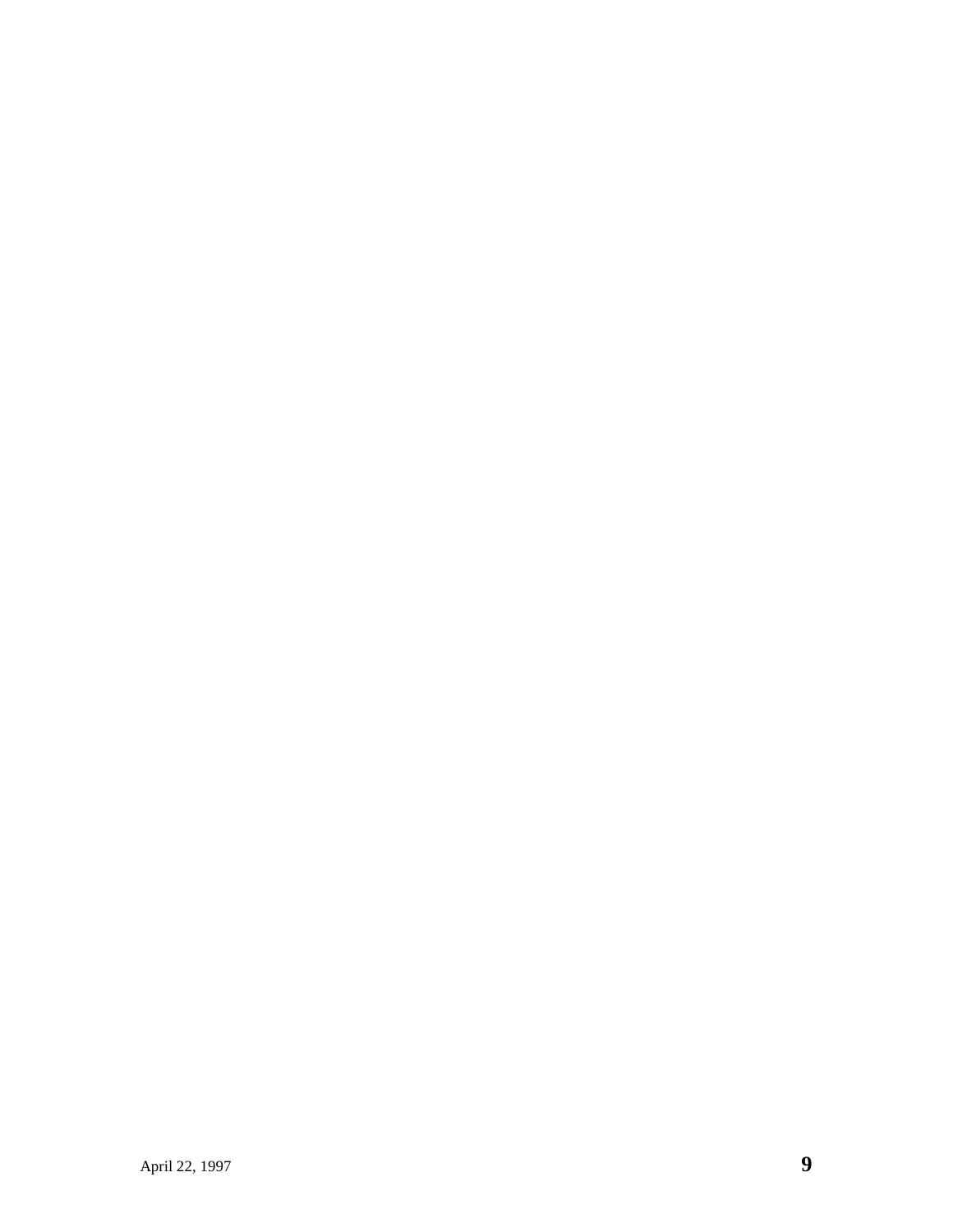- New York State's open space plan, *Conserving Open Space in New York State*, that lists the core forest of Tug Hill as one of the state's nine "major resource areas" (see Figure 2).
- The U.S. Forest Service's *Northern Forest Lands Study* of 1990, and the 1994 report of the 4-state Northern Forest Lands Council, *Finding Common Ground* (see Figure 3).



### **Local Concerns Over Potential Damage to Forest Health and Loss of Its Benefits for Our Children's Children**

Residents and local officials of the towns that comprise the eastern core forest share deep concerns about the environmental and economic health of the eastern core forest. In numerous public forums sponsored by the Tug Hill Commission over the past two decades, local residents and officials have expressed their wish to keep

core lands forested because of the environmental and economic health they provide to the region: clean water; good hunting, fishing and trapping; and jobs in the forest industry. These lands are key to their very way of life. "Keep it the way it is," they said, not meaning "no change ever", but calling for maintaining the environmental and economic health they enjoy and treasure - for them, for their children, and for their children's children.

Local people also need the economic value of the property taxes provided by these lands. Most of the six towns of the eastern core forest and East Branch of Fish Creek watershed have small tax bases and populations of just several hundred. Montague, for example, has a population of only 47 spread over its 65 square miles -- the lowest population of any town in New York State. Most of the towns have very little taxable development, so these forest lands are vital in maintaining the balance of the tax burden for residents who, for the most part, have incomes much lower than the state average.

### **Landowners and Sportsmen Join Forces**

In 1994, the Tug Hill Sporting Association approached the Tug Hill Commission and Tug Hill Tomorrow, Inc. about helping to find a way to permanently protect the area's natural resources. The Tug Hill Sporting Association membership includes over 30 hunting and fishing clubs, with a total membership of over 750 individual and family members who own or lease lands in the eastern core forest of Tug Hill and a small portion of the western Adirondacks. In addition, the Sporting Association membership includes 25 individual local landowners with holdings in or near the watershed.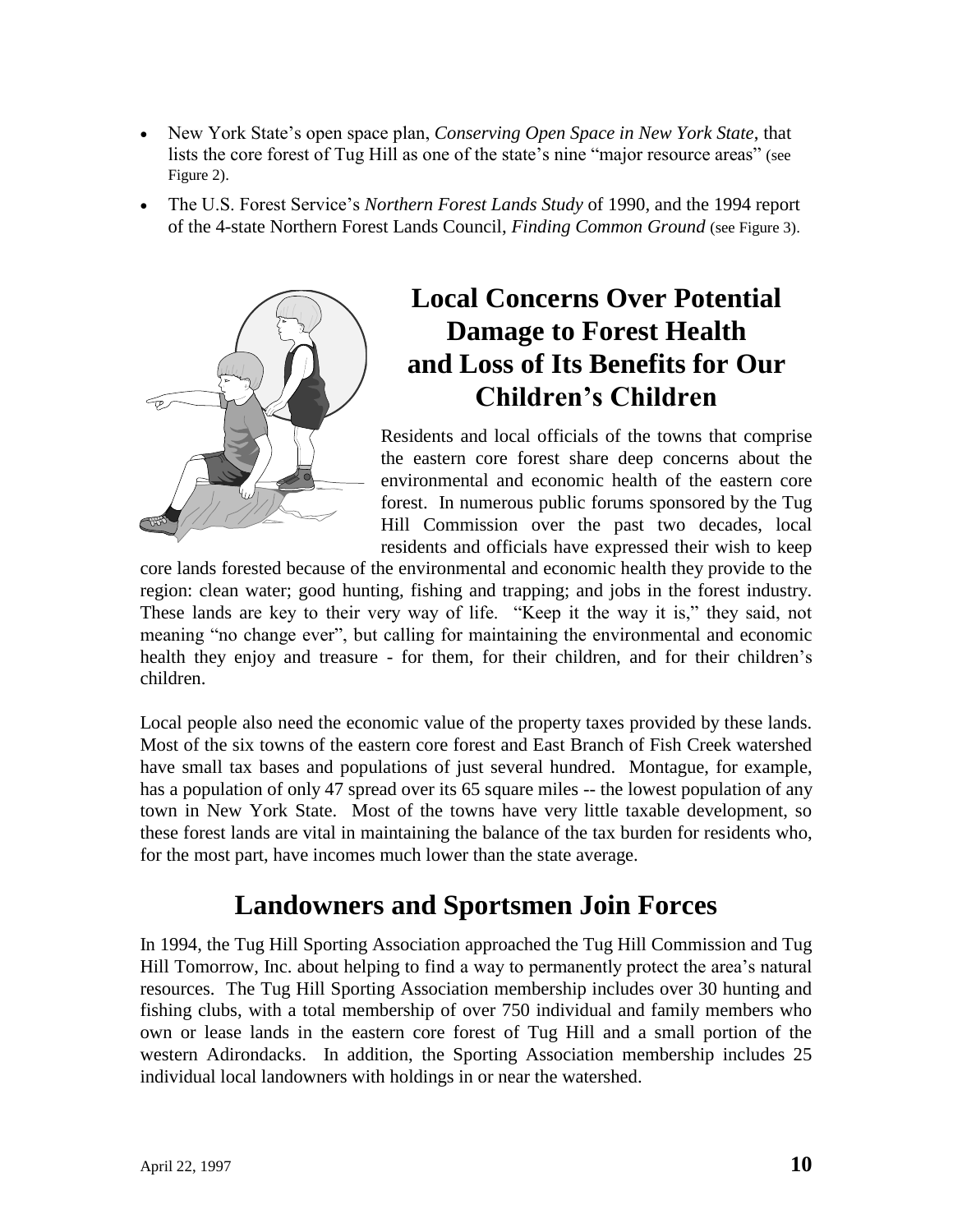The area's major landowner, Lyons Falls Pulp and Paper, had tried to sell a large portion of the forest a year or two earlier. Sportsmen feared a new owner would break up land holdings in the area, jeopardizing the future use of the remote core forest for hunting, fishing, trapping, and timber production, and threatening the supply of high quality water. Within several months, sportsmen and Lyons Falls Pulp and Paper agreed that each had an interest in somehow guiding future development in the eastern core forest area, probably through the sale of conservation easements and long-term lease agreements for the provision of sporting rights (hunting, fishing, trapping and various recreational activities).

It soon became clear to both parties that additional groups would be impacted by any protection agreements that might be forged. Area landowners, recreationists, environmentalists, and local government officials were contacted. All were invited to begin meeting together to find common ground and brainstorm ideas for providing some lasting forest protection in the face of repeated land sales. The group chose to call itself the East Branch of Fish Creek Working Group. When John Hancock Timber Resource

Group bought all of Lyons Falls Pulp and Paper lands in 1996, Hancock joined the Working Group and expressed a great interest in conservation easements on at least some portion of their lands.

### **Shared Goals Could Be Achieved Using A Combination of Approaches**

About halfway through their work, members of the Working Group developed and agreed to a set of goals (see sidebar) concerning protection of the eastern core forest. These shared goals led to an agreement within the diverse group that a combination of actions seemed most appropriate for local protection of the watershed.

In March 1997, the members of the East Branch of Fish Creek Working Group reached agreement that the following mix of actions are needed to keep the portion of Tug Hill's core forest that encompasses the headwaters of the East Branch of Fish Creek available for water supply, timber, hunting and fishing, and recreation:

#### *Shared Goals of the East Branch of Fish Creek Working Group*

- 1. To maintain a high-quality, sustainable environment for the health, safety and enjoyment of our children, our children's children, and successive generations.
- 2. To provide for the protection of the core forest's long-term timber productivity, water quality, and overall natural resource and habitat health, as well as traditional hunting, trapping, fishing and recreational uses.
- 3. To provide for resource protection in a way that avoids a shift in the property tax burden to local taxpayers, prevents a negative impact on local job availability, and sustains the economic viability of area communities.
- 4. To help spread the costs of protection over the many beneficiaries at the local, regional and state level.
- 5. To maintain mixed ownership of most of the eastern core forest, and find ways to provide for recreational access in a way that does not threaten natural resource quality or adversely affect private property rights.
- 6. To encourage continued private land stewardship through voluntary compliance with environmental standards and methods, such as timber harvest guidelines.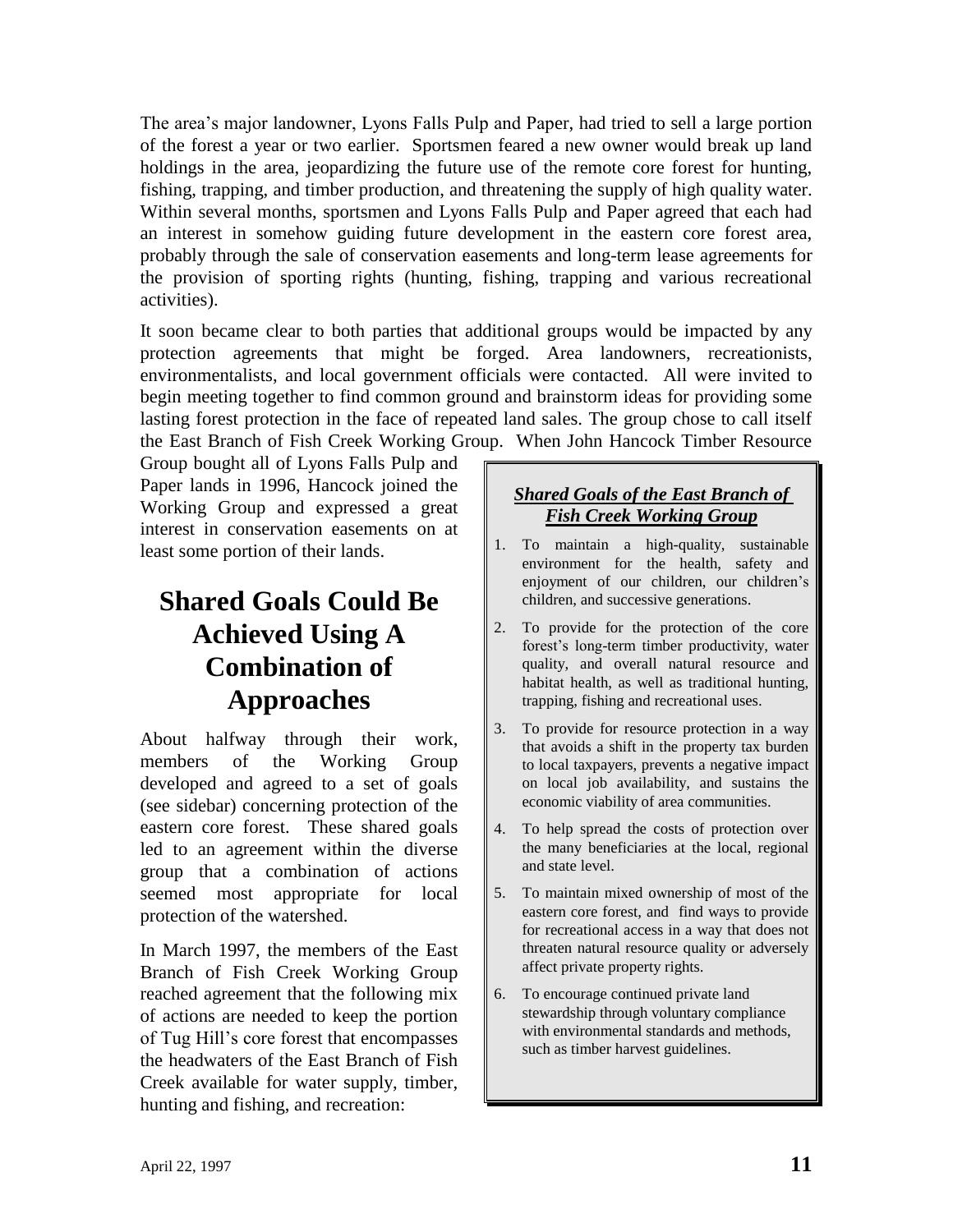#### *Conservation Easements*

 A conservation easement is a legal, voluntary agreement between a landowner and a government agency or private land trust, like Tug Hill Tomorrow, Inc. The easement limits one or more specific activities on the property, in accordance with the landowner's goals and the property's unique natural condition. Public access to the property is not required.

 Conservation easements are very flexible and are usually tailored to each individual landowner's wishes. For example, a landowner may wish to retain the right to farm or harvest timber, retain the right to build certain structures on the property, or protect a variety of special natural features differently within one easement. Or the landowner may wish to allow public access for one or more specific activities on only a portion of the property at certain times of the year.

 Once the terms are negotiated and approved by the landowner and the organization who will hold the easement, the agreement is signed by both parties and filed with the deed. Present and future owners of the property are bound by the restrictions of the easement.

 Landowners who donate conservation easements to a non-profit organization, such as Tug Hill Tomorrow, Inc., may be eligible to take a charitable deduction on their federal income taxes if the easement is granted in perpetuity. The holder of the easement assumes responsibility for monitoring the property and enforcing the terms of the easement.

- 1) conservation easements likely purchased by the State of New York;
- 2) purchase of certain key pieces of land as state forest; and
- 3) local controls on development.

The towns of the core forest area have already made significant progress in implementing local controls. Additional action needed at this time should be based on the use of conservation easements and limited state land acquisition *from willing private landowners on a voluntary basis only*. The Working Group envisions that most lands would stay in private ownership.

If the headwaters area of east Branch of Fish Creek are to be protected under an approach like the Working Group has discussed, the result might look something like this:

- Conservation easements might apply to as much as 50,000 acres of the larger, more remote parcels in and near the East Branch of Fish Creek watershed.
- In many cases, lands would be available for hunting through membership in clubs that lease or own lands in the core forest. These lands might still fall within a gated road network that is used in the area today.
- Some trails within the watershed would be open to specified public use at

specified times of the year. For example, snowmobile trails might be open to use after the end of big game season, similar to current arrangements. Some similar arrangement might be used for mountain bike or hiking access on designated trails.

• In other cases, some lands would be more broadly opened to public use through purchase of recreation rights as part of a conservation easement, or through purchase of lands to become state forest.

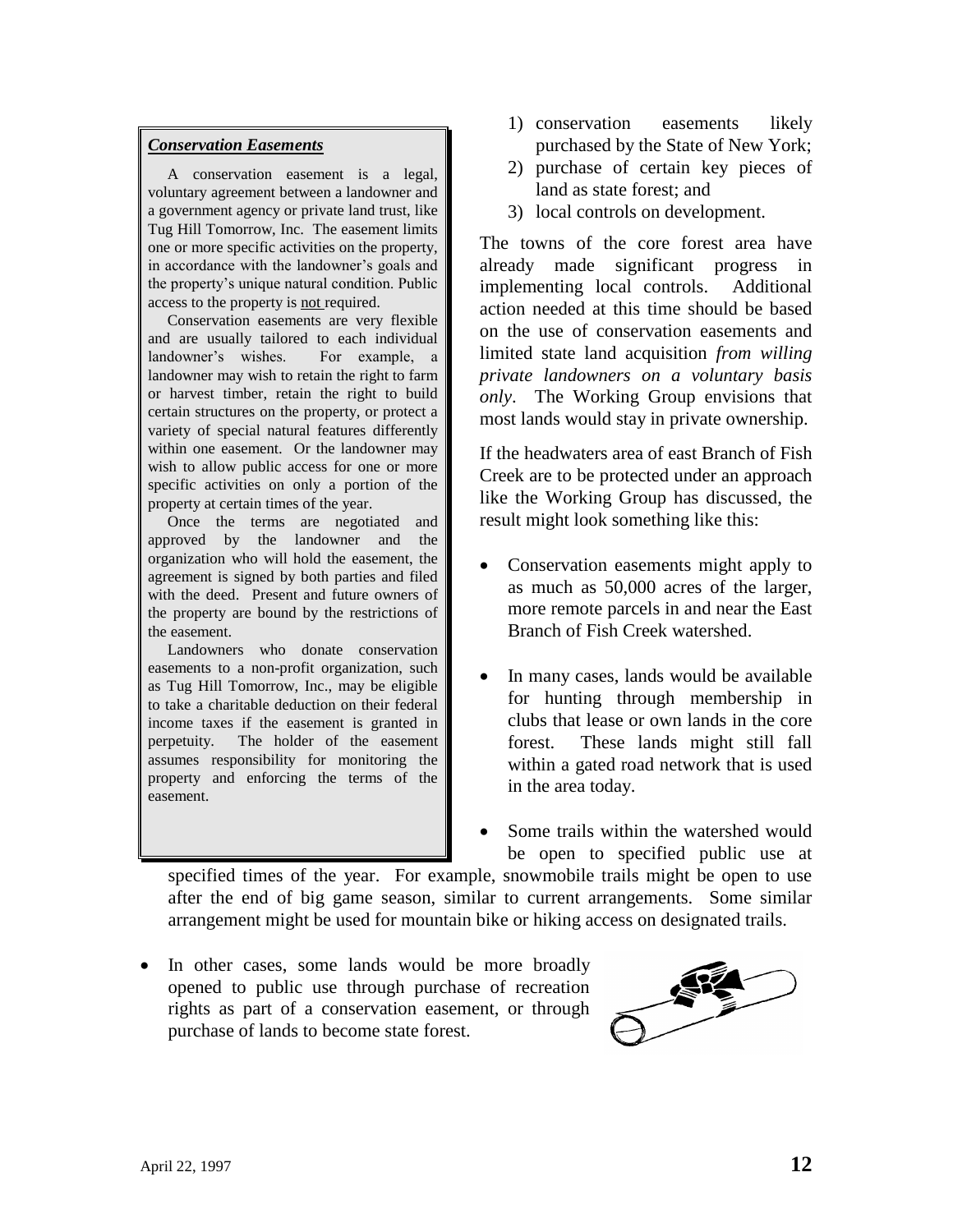### **Public Interest Considerations to Be Served by Protecting Tug Hill Core Forest**

The Working Group has given considerable thought to the types of natural resources and recreational activities that should be protected. Conservation easements, provided a change in state tax law is achieved, appear to be the most appropriate tool for protecting the resource while meeting individual landowners' needs. Limited purchase of lands as State Forest may also be appropriate for specific parcels.

If conservation easements and land purchases are used to protect the headwaters of the East Branch of Fish Creek, their provisions will be negotiated by the landowner and the group accepting the conservation easement (probably the New York State Department of Environmental Conservation). In the spirit of the New York State's open space plan, these easements should reflect public purposes supported by local governments and the public.

The Working Group feels that the following considerations are in keeping with the public purposes that should be taken into account when conservation easements are negotiated. These considerations are meant to be used as guidelines. The specific restrictions in each easement will be determined by the negotiating parties based on the characteristics and values associated with individual parcels.



dynamic and change over time.

In general, protection of the eastern core forest should address the following:

- A) Maintain vegetative buffers that maintain the waters cool temperature, minimize sedimentation and provide wildlife travel corridors. This may involve restricting logging within the corridor or requiring strict harvesting guidelines.
- B) Maintain habitat protection for game species such as white-tail deer and grouse, non-game wildlife such as migrating and nesting songbirds and raptors and rare plants.
- C) Protect wintering yards for deer recognizing that these areas are
- D) Protect some areas of forest considered "old growth" (a relative term on Tug Hill) or natural state for their habitat and research value.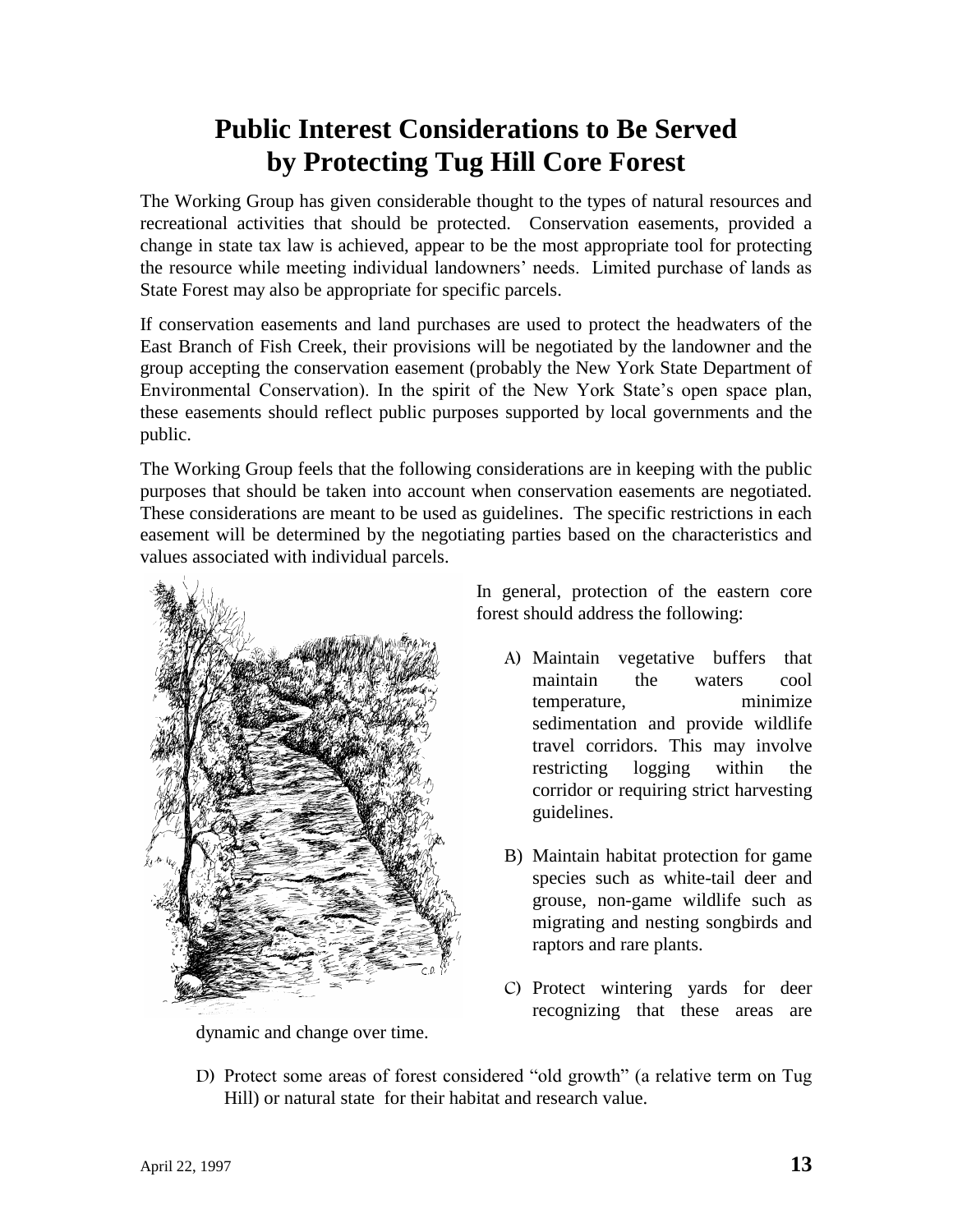

E) Allow traditional leasing of hunting and fishing rights coupled with the open, non-exclusionary membership policies through the Tug Hill Sporting Association.

F) Avoid conflict between increased public access and hunting, fishing and trapping uses in the watershed whenever possible. Easements should list public access periods and specify where public access occurs to avoid public access conflicts with traditional uses (probably primarily along designated trails and streams at specific

times of the year).

- G) Reflect that the largest demand for increased public recreational access would probably be to snowmobile and cross-country ski trails, January through March, designated roads for mountain biking or hiking in summer months and canoeing access to portions of the East Branch of Fish Creek during certain high flow periods.
- H) Easements should include increased fishing access for the general public which would be achieved through purchasing streamside fishing rights *from willing sellers on a voluntary basis only*.
- I) It may be appropriate for the State to purchase hunting rights on a limited number of parcels not traditionally encumbered by lease agreements.

#### **Conservation Easements Useful: Only If Property Tax Shifts Are Avoided**

Conservation easements are well-suited for the private lands that make up Tug Hill and the Tug Hill core forest. Easements could accomplish protection while minimizing the acquisition of land by New York State. But conservation easements have property tax disadvantages, too. Once the rights affected by the easement are sold, the owner of the land itself is likely to seek property tax relief – the land may have a lower market value that may be reflected in reduced property assessments.

Trails easements, too, could play a key role in the future of the eastern core forest. Such easements could do much to stabilize the existing network of snowmobile trails. Under current conditions, existing trails can be jeopardized by a single landowner deciding they no longer want the trail on their property. Trail easements could also be a tool for improving public access to specific sites at specific times of year (a snowmobile trail, a fishing stream, a hiking or mountain biking trail, for example) without interfering with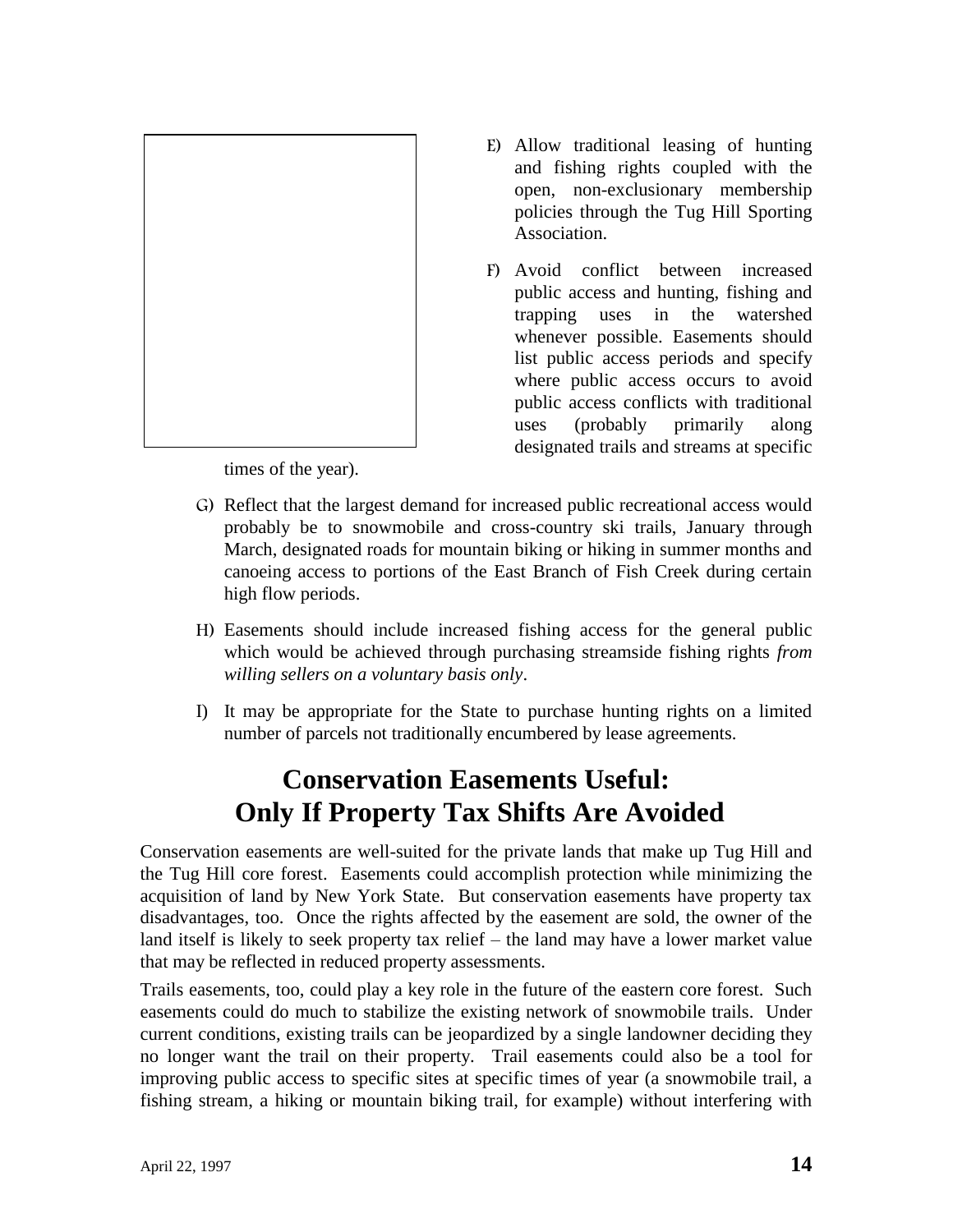existing hunting and fishing leases that are an important component of the nature of the core forest.



### **A Role for State's Purchase of Land: Only If Property Tax Shifts Are Avoided**

Where public access would not compromise the purposes of protecting the core forest, and where arrangements through conservation or trail easements could not do the job, purchase of lands as State Forest may prove a reasonable option.

Tug Hill residents have expressed many times in recent decades their concern over additional purchases of land by New York State. Much of this concern comes from property taxes shifting to local taxpayers when the lands go off the tax rolls after the State has purchased them. A large portion of Montague, for example, is off the tax rolls as Tug Hill Wildlife Management Area.

If the property tax problem can be corrected, however, there might be a role for some selected parcels to be designated as State Forest (which pays town and school taxes, though not county). Perhaps a new law will be enacted wherein the State pays taxes for all purposes. The Governor has made one such proposal. The state's open space plan calls for payment of taxes on all open lands in State ownership.

#### *Without A Compensating Change In State Law:* **\$85,000 Shift In Property Taxes If Conservation Easements Used and \$150,000 Shift If Land Enrolled in 480-a**

When a landowner sells certain rights through a conservation easement, the market value of the land may be reduced, and the landowner may seek reduced property taxes as a result. This would almost certainly be the case in the Tug Hill core forest, where forest land taxes are high compared to most of the rest of the United States. Since Tug Hill core forest towns have modest tax bases, the reduced taxes for one landowner likely mean a significant tax increase for other landowners.

The table below, "Property Tax Considerations for Eastern Core Forest Towns," attempts to quantify what property tax shifts might be like based on hypothetical sales of conservation easements. It assumes conservation easements would more likely be purchased in remote portions of the core forest on larger parcels, totaling about 50,000 acres . It also assumes that all the conservation easements purchased include just the right to further develop or subdivide, and not recreation rights.

The table shows that property taxes paid on these 50,000+ acres declining by \$85,000 annually if no change in state law occurs, resulting in shifts in property taxes of up to \$46,000 and over 4% in some towns. These figures are based on all property taxes paid for town, county and school purposes. The shift is significant. With forest taxes already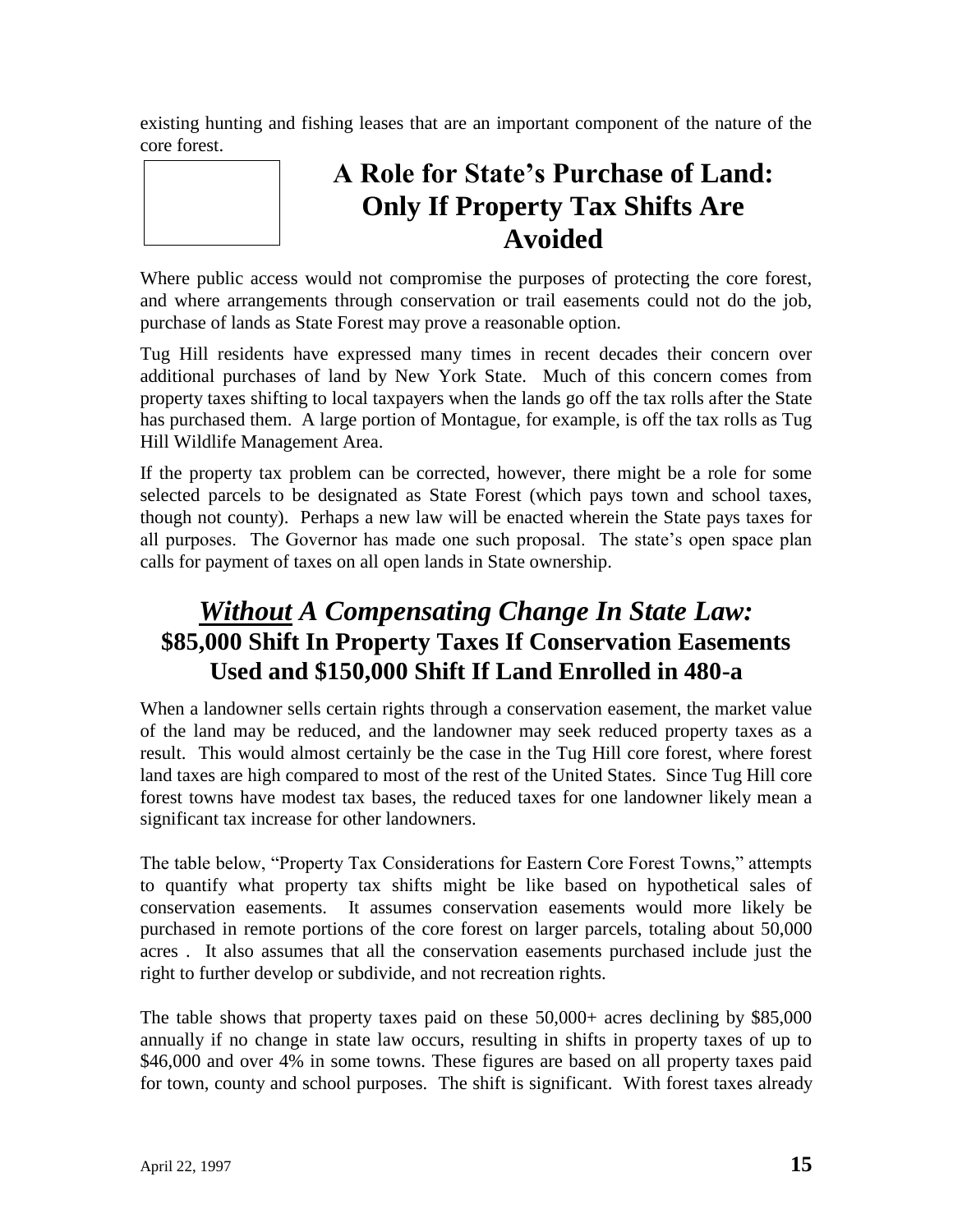high, such a shift would add to the pressures forcing landowners to subdivide and sell off land, and counter the goals the Working Group has established.

| Towns:                 | Lewis  | Martinsburg | Montague | Osceola | W. Turin | <b>Totals</b> |
|------------------------|--------|-------------|----------|---------|----------|---------------|
| Acres held in largest  | 6,500  | 4,000       | 7,000    | 17,000  | 17,500   | 52,000        |
| landownerships         |        |             |          |         |          |               |
| Taxes paid             | 24,000 | 16,000      | 40,000   | 77,000  | 55,000   | 212,000       |
| Taxes paid if          | 24,000 | 16,000      | 40,000   | 77,000  | 55,000   | 212,000       |
| conservation           |        |             |          |         |          |               |
| easements applied      |        |             |          |         |          |               |
| with change in state   |        |             |          |         |          |               |
| law                    |        |             |          |         |          |               |
| Taxes paid if          | 14,500 | 9,500       | 24,000   | 46,000  | 33,000   | 127,000       |
| conservation           |        |             |          |         |          |               |
| easements applied      |        |             |          |         |          |               |
| without a change in    |        |             |          |         |          |               |
| state law              |        |             |          |         |          |               |
| % tax shift to town if | 1.0    | 0.5         | 4.4      | 4.4     | 1.3      |               |
| conservation           |        |             |          |         |          |               |
| easements applied      |        |             |          |         |          |               |
| without a change in    |        |             |          |         |          |               |
| state law              |        |             |          |         |          |               |
| Taxes paid if 480-a    | 8,000  | 4,500       | 8,500    | 20,000  | 19,000   | 60,000        |
| exemption applied      |        |             |          |         |          |               |
| % shift to town if     | 1.6    | 1.0         | 9.0      | 8.0     | 2.2      |               |
| 480-a exemption        |        |             |          |         |          |               |
| applied                |        |             |          |         |          |               |

**Table 1: Property Tax Considerations for Eastern Core Forest Towns\***

 *Turin not included because there are virtually no large landownerships in Turin's portion of the East Branch of Fish Creek watershed.*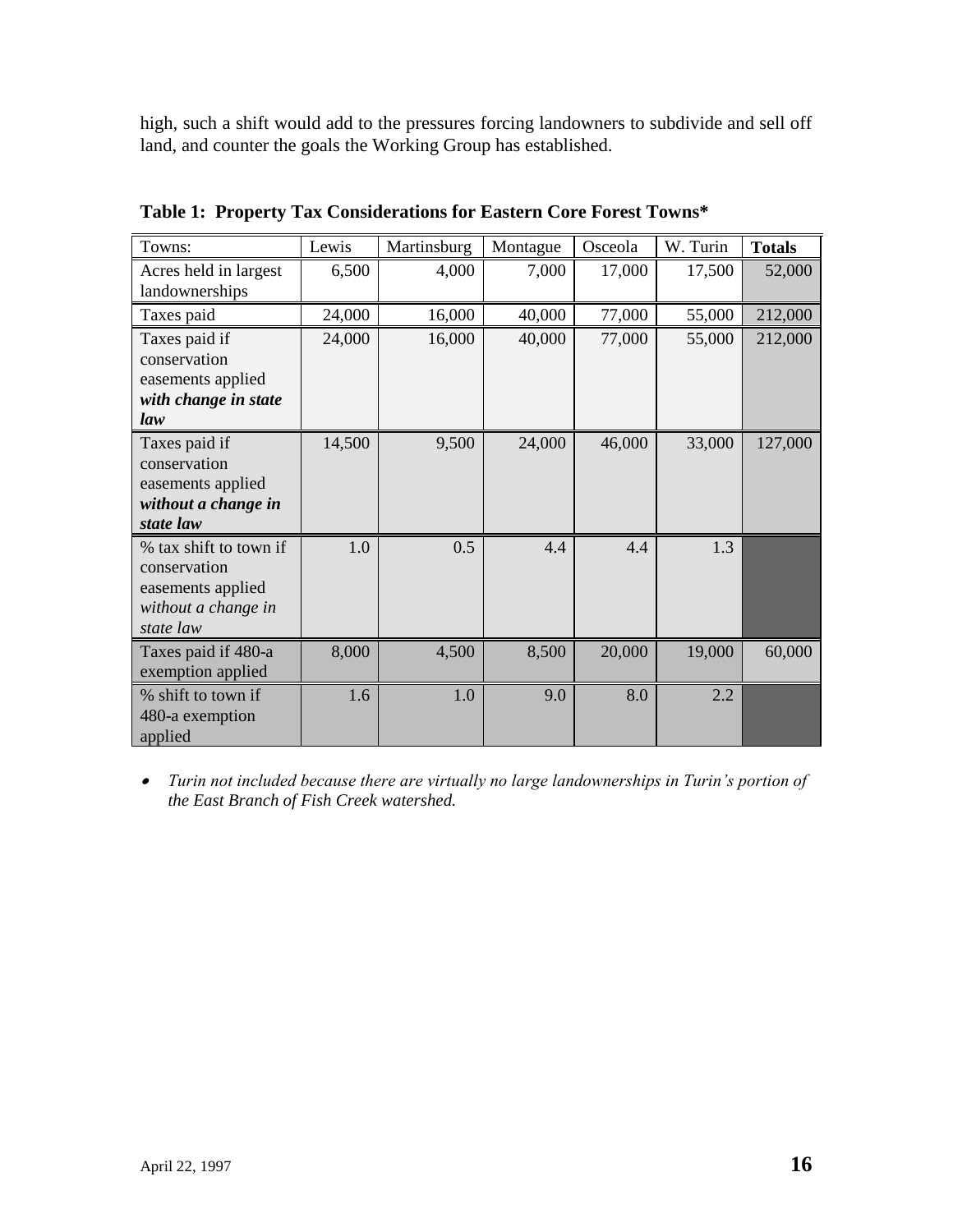*480-a Forest Land Exemption* "480-a" refers to that section of New York State's Real Property Tax Law that gives a partial property tax exemption to landowners who commit at least 50 acres of contiguous land to forest management for 10 years. An approved plan must be filed with the NYSDEC. The partial exemption may amount to as much as 80% of the land's value. No local approval or local reimbursement for "lost" tax revenues is provided.

To avoid this shift, all the towns in the eastern core forest and Lewis County have endorsed legislation that would have New York State assume the property taxes proportional to any conservation easements they might buy, extending a provision of state law that already applies in the Adirondacks, the Catskills, and the watershed of the City of Rochester. Without some provision like this, the use of conservation easements in the core forest will be unacceptable locally.

But if conservation easements are not used, the situation could become even worse financially for the towns of the core forest. Forest landowners already strapped by some of the highest forest land taxes in the country are already seeking relief through the state's 480-a forest tax relief

program. Partial exemptions under 480-a can be as high as 80%. Based on estimates of Lewis County Real Property, if these same lands were enrolled in 480-a, rather than protected by conservation easement, tax collections for town, county and schools in the core forest towns would decline \$152,000 annually, with some towns seeing shifts in taxes to non-exempt lands as great as 9%.

### **Tug Hill Conservation Easement Legislation Fair and in Keeping with State Policy**



Several years ago, the Tug Hill Commission and state legislators representing Tug Hill drafted state legislation that would have the state assume a share

of property taxes on lands where it held development rights in the Tug Hill region. The legislation extends a provision of law that already applies in the Adirondack and Catskill Parks and in the watershed of the City of Rochester, found in section 533 of the state's real property tax law. Extending this provision of law to the Tug Hill region makes sense for several reasons, as follows:

- The state's and the region's economy is heavily dependent on the forest industry, and Tug Hill's large land holdings are important in keeping wood fiber available for this industry.
- The region's towns have some of the smallest tax bases in the state, making state actions to retain forest lands and open space an undo burden for local taxpayers.

As an example, the core forest includes New York's town with the smallest population, Montague, with just 47 residents in its 65 square miles. Montague's annual budget is only about \$150,000. The total population of all the towns in the eastern core forest is only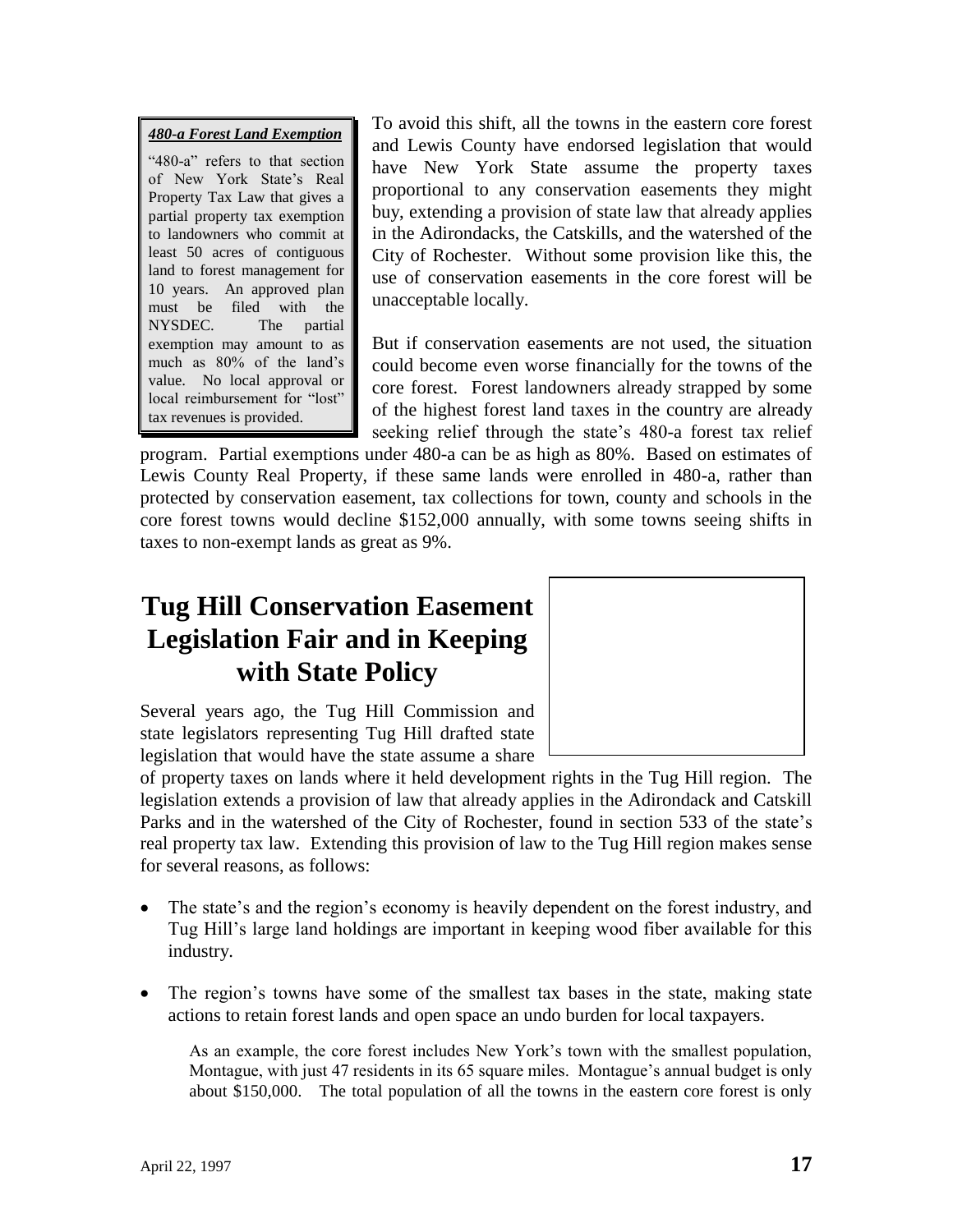about 5,000 in an area of well over 400 square miles, just about the same area as all of Westchester County, or almost all of Albany County.

- The Tug Hill region has been identified by the U.S. Forest Service and the 4-state Northern Forest Lands Council as a key part of the Northern Forest region, and has recommended that conservation easements be a key tool used in retaining the large, private forest parcels that characterize this area.
- New York State's open space plan recognizes Tug Hill's core forest as one of nine natural resource areas in the state of statewide importance. The plan also lists the East Branch of Fish Creek specifically as an area that should be protected as "working forest", with conservation easements as a key tool.
- Tug Hill Commission legislation and the Tug Hill Reserve Act of 1992 each recognize the importance of Tug Hill's natural resources to the state.

If conservation easements were purchased on the approximately 50,000 acres hypothetically considered in this report, the state's share of taxes under a Section 533 provision would be about \$85,000 to \$100,000 annually. This is based on sample appraisals prepared for the East Branch of Fish Creek Working Group in 1995.



#### **Working Group Willing to Advise as Protection Efforts Advance**

The Working Group believes it is time to move forward with protection of the eastern core forest and the East Branch of Fish Creek watershed, so long as the property tax issues identified

earlier in this report are resolved. The Working Group is willing to serve in an advisory capacity to help insure that the overall pattern of conservation easements and land purchases match the goals and public interest considerations listed here.